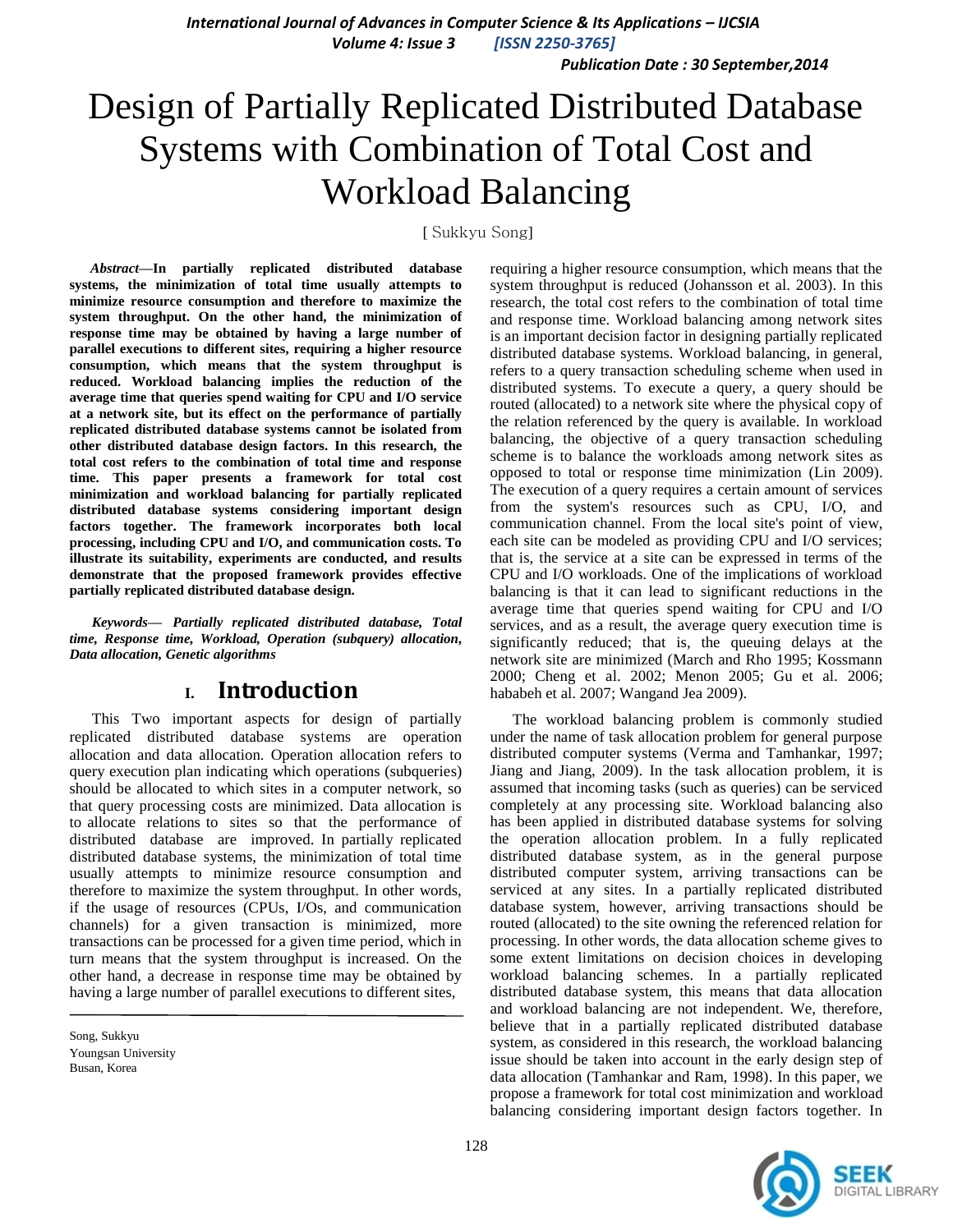order to construct the framework for total cost minimization and workload balancing, we consider total cost minimization as the primary objective and workload balancing as the secondary objective for partially replicated distributed database design.

In this research, we propose genetic algorithms to explore the interactions not only between total cost minimization operation allocation and data allocation, but also between workload balancing and data allocation. During the last-three decades there has been a glowing interest in algorithms which rely on analogies to natural processes. The emergence of massively parallel computers made these algorithms of practical interest. The best known algorithms in this class include genetic algorithms, simulated annealing, classifier systems, and neural networks (Michalewicz and Fogel, 2004). Genetic algorithms are heuristic solutions that have been used to solve intractable problems in distributed database systems (Song and Gorla 2000; Cheng et al. 2002; Du et al. 2006; Sevince and Cosar 2011). When compared to other heuristic algorithms (Li and Jiang 2000) and enumerative techniques (Song and Gorla 2000), genetic algorithms provide global "optima" in much less time.

This paper is organized as follows. Section 2 defines the cost models for total time, response time and workload. In section 3, the framework for total cost minimization and workload balancing is described in detail using the genetic algorithm procedures, in which we explain how the interactions are employed in this research. In section 4, experiments and their results are presented. Section 5 provides the conclusion for this research.

# **II. Development of Cost Models**

# *A. Query Tree Model for Query Execution Order*

In this section, we introduce a query tree model representing the query execution order. The first step of query processing in a distributed context is to transform a high-level global query into an efficient execution strategy (the ordering of operations) on local databases. In other words, each query, expressed in the SQL statement (or relational calculus) by users against a database, can be decomposed into a sequence of subqueries, which are equivalent to relational algebra operations, each of which works on a relation stored at the site. The set of execution order of subqueries and their precedence relationships can then be represented as a query tree. Each operation in the query tree is viewed as a separate subquery with one or two input relations and an output relation. An input relation is either a relation maintained by the system or the output relation of another query. The output of a subquery is an intermediate relation, which is stored at the site it is referenced and deleted after the query is answered. We assume that the relational algebra operations considered are projection, selection and join. Other operations could be included without altering any of the operation allocation algorithm proposed in this research. Also note that we assume

that the structure of the query, i.e., the ordering of the operations, is fixed prior to



Figure 1. Query Tree

operation allocation. Our assumption is consistent with those of previous researchers in distributed databases design (Ozsu and Valduriez 1991).

A query tree is illustrated in Fig. 1. A node is called a leaf node (F1, F2 and F3) if it has no incoming arcs; that is, it represents the relations in the database. A node is called an operation node (nodes 1, 2, 3, 4 and 5) if it has incoming and outgoing arcs. The operation nodes represent the relational operations. The operation nodes such as 1, 2 and 3 represent an unary operation such as selection, projection or a combination of both, and the operation nodes such as 4 and 5 represent a binary operation such as join or union. Sometimes a binary operation is performed on an input relation directly without any unary operation(s), and in this case the unary operation node connected to the corresponding input relation is called a dummy operation node. An operation node without any outgoing arcs is called a result node (node 6). An arc represents the transmission of a (intermediate) relation into the operations, such as f4, f5, f6, f7 and f8.

There is a site set associated with each node in the query tree. The members of the site set for a leaf node are those sites that hold a copy of that relation. The site set for an operation node contains those sites that can perform the operation. In general, selection and projection operations requiring relations should be executed at only those sites that hold a copy of relations referenced so that there is no transmission of a relation required at the site of the operations, but join operations can be executed at any site.

In the query tree, cost is associated with the operation nodes representing local processing times, including estimated CPU processing time and I/O time for its execution. There is no local processing time associated with leaf nodes and dummy operation nodes. The cost is associated with the arcs representing estimated communication times, transmitting the output relation of the source node from the site of source node

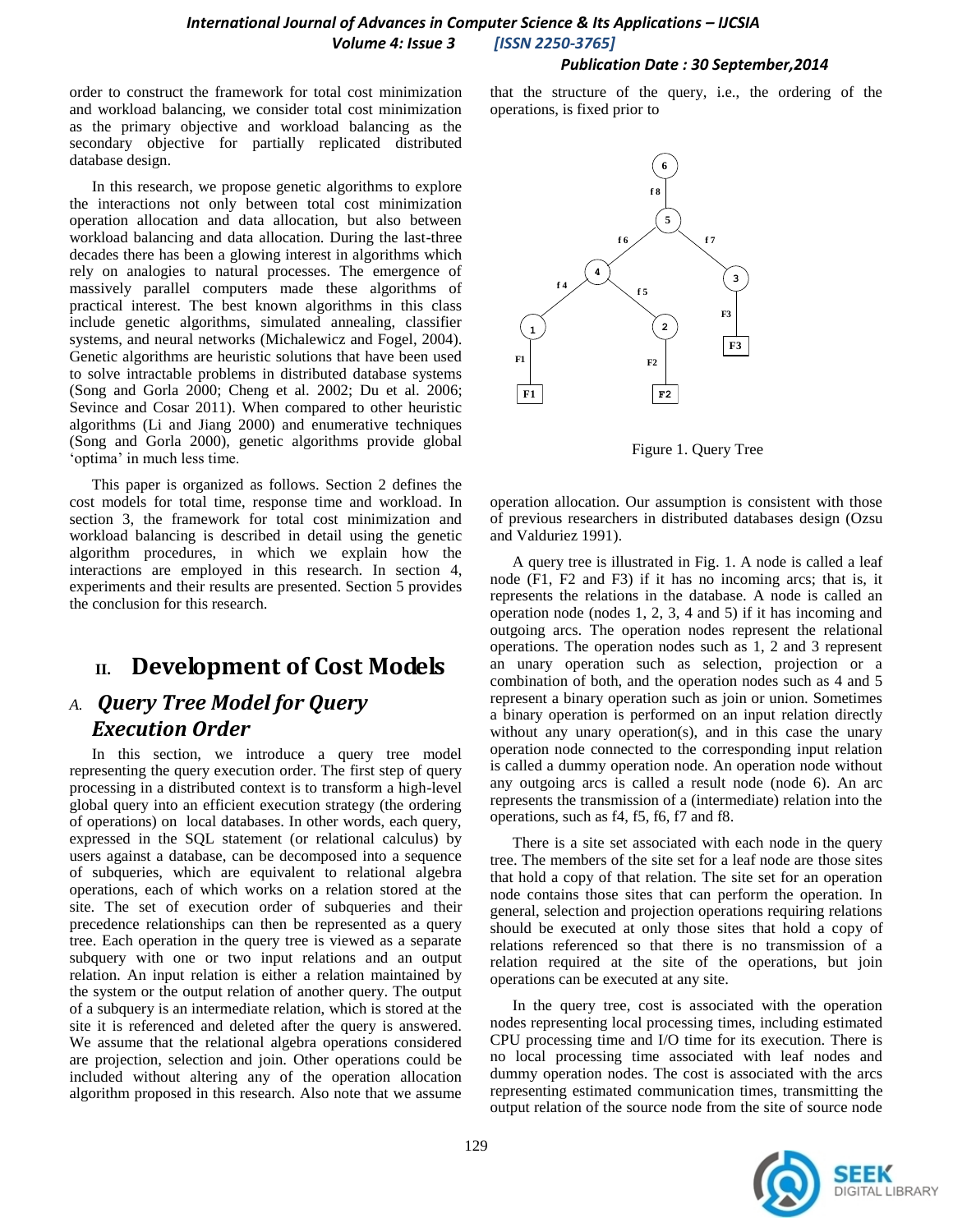to the site of the receiving node. We assume that each site has different I/O and CPU processing speeds (or costs) and communication channel speeds (or costs) for different pairs of sites are varied. Thus, both the local processing and communication times depend on the sites selected for the operation executions.

# *B. Total Time Model*

The total time for each query is the sum of local processing times and communication times for all subqueries. Total Time

 $=\sum_j (LP_j^k + COM_j^k)$ , where  $LP_j^k$  represent the local processing time of the subquery j (a node in the query tree) of a query k.  $COM_j^k$  represents the communication time of transmitting the input relation(s) to the site at which the subquery j of a query k is being executed.

# 1. Local processing time  $(\operatorname{LP}^\mathrm{k}_\mathrm{j})$

The local processing time of a subquery depends on an operation type, the size of the input relation(s), the CPU speed and the I/O speed of the site selected. We assume that CPU processing is proportional to the amount of data accessed and that I/O time is proportional to the number of blocks read or written.

(A) For a selection or projection on a relation, the local processing time for the subquery j of the query k is defined as:

$$
LP_j^k = \sum\nolimits_t^{} {Y_{jt}^k} \left( {IO_t \;\; \sum\nolimits_i^{} {Z_{ij}^k} {B_{ij}^k} + \; CPU_t \;\; \sum\nolimits_i^{} {Z_{ij}^k} {B_{ij}^k} } \right) \quad \ \ \underline{\hspace{1cm}}(1)
$$

where

 $\mathbf{B}^\mathrm{k}_\mathrm{ij}$ 

is the number of blocks of relation i accessed by subquery j of query k,

 $IO_t$  is the I/O time of site t in msec for transferring 4k byte page into main memory,

 $CPU_t$  is the CPU time of site t in msec per 4k byte page for selection and/or projection..

(B) We also assume that the intermediate result of each unary or join operation is transmitted directly to the next join site and stored at the next join site before the execution of the next join operation. As such, the local processing time for the join j of the query k is defined as:

$$
LP_j^k \; = \; \sum\nolimits_t Y_{jt}^k \; IO_t \; \sum\nolimits_n {\sum\nolimits_i \rho_m \, Z_{ijp[m]}^k B_{ijp[m]}^k } \; + \ \ \, (2a)
$$

$$
\sum_{t} Y_{jt}^{k} (IO_{t} \prod_{i} Z_{ij}^{k} B_{ij}^{k} + CPU_{t} \prod_{i} Z_{ij}^{k} B_{ij}^{k})
$$
 (2b)

where

 $P_{\text{m}}$  represents the selectivity of the two previous operations ( $m = 1$  or 2), where the selectivity is the ratio of output relation size and input relation size, and

 $\mathbf{B}^\mathrm{k}_\mathrm{ijp[m]}$ is the size of an input (intermediate) relation where p[m] represents two previous operations of the join operation j (m is 1 for the left and 2 for the right operation).

Note that  $P_m$  can represent selection, projection or join selectivity. (2a) represents the I/O time to store the intermediate results of the previous operations to the site of the current join operation. (2b) represents the I/O and CPU processing times for the current join operation. Note that we  $_{\rm convert}$   $\mathbf{B}_{\rm ijp[m]}^{\rm k}$ (the size of intermediate results being stored at the join site) to  $B_{ij}^k$ (the size of same intermediate results being retrieved for the current join operation) for notational

convenience so that  $B_{ij}^k$ will be used for the next join operation with the join selectivity of the current join operation.

# 2. *Communication time*  $(\text{COM}^\text{k}_\text{j})$

When either of the relation(s) to be joined is not produced at the site at which the join operation is performed, communication for join operations is needed, and is expressed as follows:

$$
\text{COM}^\text{k}_\text{j} \equiv \sum\nolimits_{\text{m}} {\sum}_\text{t} {\sum}_\text{p} {Y}^\text{k}_\text{jp[mlt} \; {Y}^\text{k}_\text{jp} \; C_\text{tp} \;\; ( {\sum}_\text{i} {Z}^\text{k}_\text{ip[ml} B^\text{k}_\text{ip[ml} ) )
$$

where

 $C_{\psi}$  is the communication cost between site p and site t in msec per 4k byte page.

Note that if a previous operation and the join operation are executed at the same site (t=p), then  $C_{tp} = 0$ . Communication for sending the final result is also needed if the final operation is not performed at the query originating site. Since there is only one previous operation for the final operation, we assume that  $Z^{\text{k}}_{\text{ijp[2]}}$ for all i is 0 (also  $B^{k}_{ijp[2]}$ = 0). It should be noted that we consider communication cost to include data transmission cost. However, in real world, communication cost may also include time to synchronize the two CPUs -- we ignore this synchronization time, since this is usually a fixed overhead cost and it is not variable like data transfer cost.

# *C. Response Time*

In a partially replicated distributed database system, it is possible to decompose a query into subqueries that can be processed in parallel and also their intermediate relations can be transmitted in parallel to the required site. Two types of parallel execution are possible: (1) intra-operation parallelism, and (2) inter-operation parallelism (Johansson et al. 2003). A

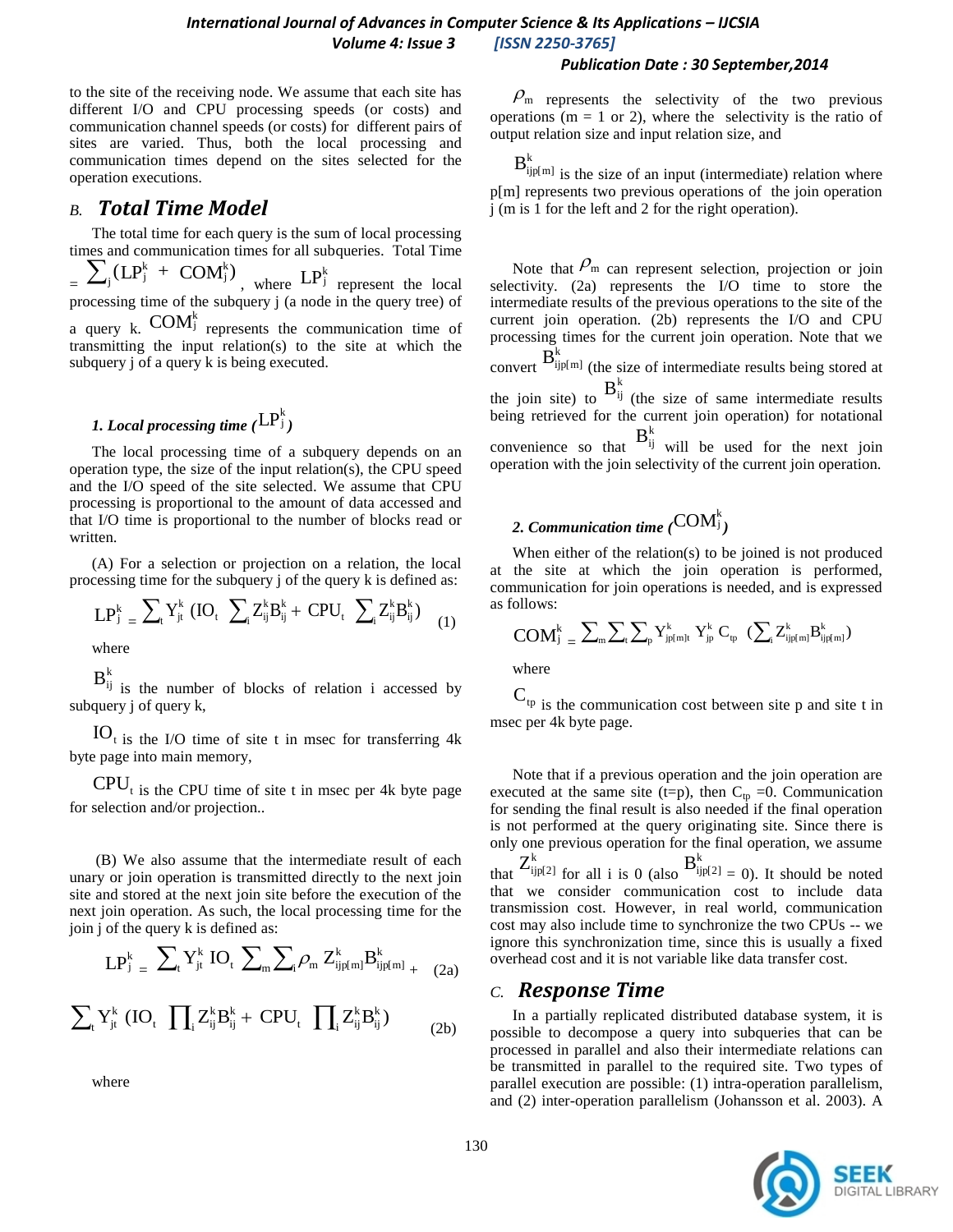#### *Publication Date : 30 September,2014*

typical example of intra-operation parallelism is pipelining of a single join operation, by which two sites work in parallel; that is, the site that request remote data will begin its join processing as soon as the first tuple or packet of data has arrived, whereas in sequential processing, the site receiving data will not begin its join processing until all of the required data has arrived. With inter-operation parallelism, several subqueries in a single query can be executed in parallel. In calculating response time, however, we limit the possible parallelism to the only immediate child nodes of join operation and not among the child nodes of different join operations.

Response time is calculated by taking into consideration the possibility of performing local processing and data transmission in parallel under the condition that the operations are performed at different sites as mentioned in the previous section. The response time of query k is:

Response time RT 
$$
\stackrel{k}{j}
$$
 =  $\frac{COM_j^k(p[1])}{k}$  + LP  $\stackrel{k}{j}$  (p[1]) +  
RT  $\stackrel{j}{j}$  (p[1])

where  $RT$ <sup>*j*</sup> (p[1]) is the recursive function for the response time.

*k*

The first term  $COM_j^k(p[1])$ k is to calculate the communication time sending the results to the query originating site ( $Z_{\text{tip}}^k$ [2] for all i is 0 and  $B_{\text{tip}}^k$ [2]  $= 0$ ) and the LP  $\ell$  (p[1]) refers to the local processing time of the final *k* operation. For the recursive function  $RT^{j}$  (p[1]) (but we will *k* use  $RT^{j}$  for convenience), we calculate the cost as follows. *k* Four scenarios exist depending upon sites at which the join

operation j and the two preceding operations p[1] and p[2] are executed. Fig. 2 shows the four scenarios with three sites for operation allocation; in each scenario, the bottom two sites denote are used for preceding operations and the top site is used for join operation.



Figure 2. Four Joining Scenarios

#### *1. Scenario – 1:*

The join operation j and the sites two preceding operators p[1] and p[2] are executed at the same site; that is,

$$
Y_{jp[1]t}^{k}Y_{jp[2]t}^{k}C_{tp} = 0 \sum_{j: p[1]t} Y_{jt}^{k}C_{tp} = 0
$$
  
and 
$$
Y_{jt}^{k}Y_{jp[2]t}^{k}C_{tp} = 0
$$

$$
\begin{array}{c}\n1 \\
k\n\end{array}
$$

*k*

jp[2]t

then RT  $<sup>j</sup>$  can be calculated by using the equation.</sup>

$$
_{LP}^{\ \ \, k}\,+\,\sum_m L P_j^k(p[m]\,\ _+\ \, RT_j^k(p[m])\biggr)
$$

Here, LP  $j$  is the local processing time for sub query j,  $LP_j^k(p[m])$  is the local processing time for the preceding left

 $(m=1)$  or right  $(m=2)$  operation (i.e. subsub query). These local processing times are calculated using the equations introduced in the previous section.  $RT_j^k(p[m])$ is the (response) time when a preceding operator is available for local processing.

### *2. Scenario –2:*

The join operation j and the two preceding operators  $p[1]$ and p[2] are performed at three different sites. In this case the three operators can be run in parallel. Then the response time of the entire group is computed as the maximum of resource consumption of individual operators and the usage of all the shared resources (such as communication times) (Kossman,

2000). Then  $\mathsf{RT}_{j}^{k}$  is given by

 $LP_i^k$ ,

Max {

$$
\text{LP}_i^k(p[1]) \quad \text{RT}_i^k(p[1]) \tag{3a}
$$

$$
L_{j}^{T}(\text{P11})_{+}^{T}KL_{j}(\text{P11})_{,}
$$
 (3b)

$$
LP_j^k(p[2])_+ RT_j^k(p[2])
$$
\n(3c)

$$
COM_j^k(p[1]) + COM_j^k(p[2])
$$
 (3d)

$$
\begin{aligned} \text{where} \quad & \text{COM}_{\text{j}}^{\text{k}}\left(\text{p[1]}\right)_{=}Y_{\text{jp[1]t}}^{\text{k}}Y_{\text{jp}}^{\text{k}}C_{\text{tp}}\left(\sum_{i}Z_{\text{ip[1]}}^{\text{k}}B_{\text{ip[1]}}^{\text{k}}\right) \\ & \text{COM}_{\text{j}}^{\text{k}}\left(\text{p[2]}\right)_{=}Y_{\text{jp[2]t}}^{\text{k}}Y_{\text{jp}}^{\text{k}}C_{\text{tp}}\left(\sum_{i}Z_{\text{ip[2]}}^{\text{k}}B_{\text{ip[2]}}^{\text{k}}\right) \end{aligned}
$$

In the above, (3d) represents shared resource consumption, which is the communication time. (3a) is the local processing time for subquery j and (3b) and (3c) are the processing times for the two preceding operations of subquery j. The communication costs will be additive, since those are the overheads on the receiving node, as represented by (3d).



 $(2a)$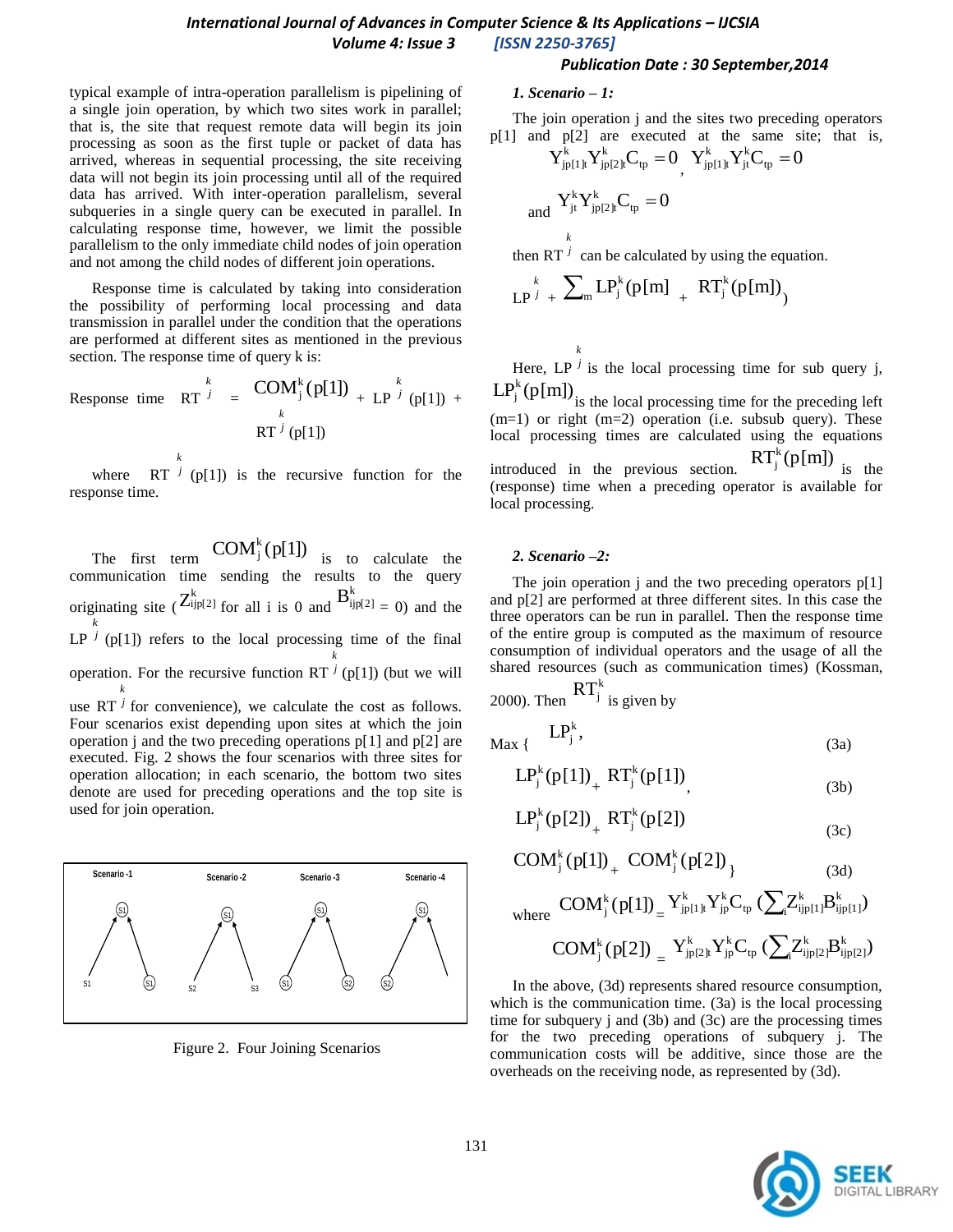### *3. Scenario –3:*

The sites at which two preceding operations of subquery j are performed are different and the join subquery j uses one of these sites. There is no communication cost between one of the preceding operators, say p[1], and the operator j. That is,

$$
Y_{jp[1]t}^{k} Y_{jt}^{k} C_{tt} = 0 \underset{\text{and} \quad X_{jp[2]p}^{k} Y_{jt}^{k} C_{tp}}{\leftarrow} \neq 0
$$
\n
$$
Y_{jp[1]t}^{k} Y_{jp[2]p}^{k} C_{tp} \neq 0 \underset{\text{then} \quad X_{j}^{k}}{\leftarrow} RT_{j}^{k} \text{ is given by:}
$$

$$
~~{\text{Max}\;\;}\{\;LP_j^k\;+\;LP_j^k(p[1])\;+\;RT_j^k(p[1])\qquad \qquad (4a)
$$

$$
LP_j^k(p[2])_+ RT_j^k(p[2])_+(4b)
$$

$$
COM_j^k(p[2])\big|_3 \tag{4c}
$$

where  $COM_j^k(p[2])$ k  $=\frac{Y^k_{jp[2]p}Y^k_{jt}C_{tp}\ (\sum_i Z^k_{ijp[2]}B^k_{ijp[2]})}$  $L_{ijp[2]}$  ijp[2] k tp  $\setminus \angle_i$  ijp[2] k jt  $\sum_{jp[2]p}^{k} Y_{jt}^{k} C_{tp} (\sum)$ 

In the above since sub query j and the left previous operation p[1] are executed at the same site, the local processing times of the two sites need to be added (4a). Since right previous operation p[2] is executed at a different site, its local processing time (included in (4b)) can be executed in parallel. In addition, the communication time (4c) can be implemented in parallel as well.

#### *4. Scenario – 4:*

In secenario-4, the two preceding operations of subquery j, p[1] and p[2], are executed at the same site, while the subquery j is executed at a different site. There is communication time involved in shipping data from both the preceding operations p[1] and p[2] to the site of subquery j. That is,  $Y_{jp[1]p}^k Y_{jt}^k C_{tp} \neq 0$ jt  $V_{jp[1]p}^{k} Y_{jt}^{k} C_{tp} \neq 0 \qquad Y_{jp[2]p}^{k} Y_{jt}^{k} C_{tp} \neq 0$ jt  ${}_{\text{ip}[2]\text{p}}^k Y_{\text{jt}}^k C_{\text{tp}} \neq 0$  and  $Y_{jp[1]p}^k Y_{jp[2]p}^k C_{pp} = 0$ jp[2]p  $\sum_{p=1}^{k} Y_{p+1}^{k} \sum_{p=p}^{k} = 0$ . Also, there will be no parallelism between the operations p[1] and p[2]. Then  $\mathsf{RT}_{j}^{k}$  is given by  $\mathbf{r}$   $\mathbf{R}$ 

$$
\text{Max} \ \left\{ \begin{array}{c} \text{LT}_{j} \end{array} \right\}, \tag{5a}
$$

$$
LP_j^k(p[1]) \mathbin{\hbox{\small$+}$} LP_j^k(p[2]) \mathbin{\hbox{\small$+$}} R T_j^k(p[1]) \mathbin{\hbox{\small$+$}} R T_j^k(p[2]) \mathbin{\hbox{\small$+$}}_{(5b)}
$$

$$
COM_j^k(p[2]) + COM_j^k(p[2])
$$
 (5c)

$$
\begin{aligned} \text{where} \quad & COM_{j}^{k}(p[1]) \, \text{ } = \, Y_{jp[1]p}^{k} Y_{jt}^{k} C_{tp} \, (\sum_{i} Z_{ijp[1]}^{k} B_{ijp[1]}^{k}) \\ & COM_{j}^{k}(p[2]) \, \text{ } = \, Y_{jp[2]p}^{k} Y_{jt}^{k} C_{tp} \, (\sum_{i} Z_{ijp[2]}^{k} B_{ijp[2]}^{k}) \end{aligned}
$$

In the above, since subquery j is executed at a different site than the preceding operators, its local processing of subquery j (5a) can be done in parallel to the communication time (5c) and the processing times of p[1] and p[2] . Since the preceding operators are executed at the same site, their local processing times are additive (4b). Also, the communication costs will be additive, since those are the overheads on the receiving node. Above equations hold whether previous operations are joins, selections, or projections, or other relational algebra operators.

The stopping condition of the recursive function RT is as follows. We define: if p[m] in  $Z_{ijp[m]}^k$  is equal to zero in the response time recursive function, where zero for p[m] means that the previous operation for this operation j (subquery) is original relation. In scenarios 2 and 3, parallelism between the preceding operations p[1] and p[2] is implied. It is assumed there is no clash in data access between the two preceding k

operations, i.e. i ij  $Z_{ij}^k(p[1])^* Z_{ij}^k(p[2]) = 0 \ \forall j$ otherwise local processing times can be additive in the worst case.

# *D. Update Tree Model for Update Transaction*

An update transaction may be viewed as a two-part action, wherein the first part corresponds to a query transaction, followed by the second part which updates the value of a set of relations, as shown in Figure 3. The simplified SQL statement for the update query tree (Fig. 3) may be as follows:

> UPDATE F3, F4 Alias F SET  $F.z = F.z * 1.1$ WHERE F.k IN (SELECT k FROM F1, F2 WHERE  $F1.x = F2.y$



Figure 3. Query Tree for Update Transaction

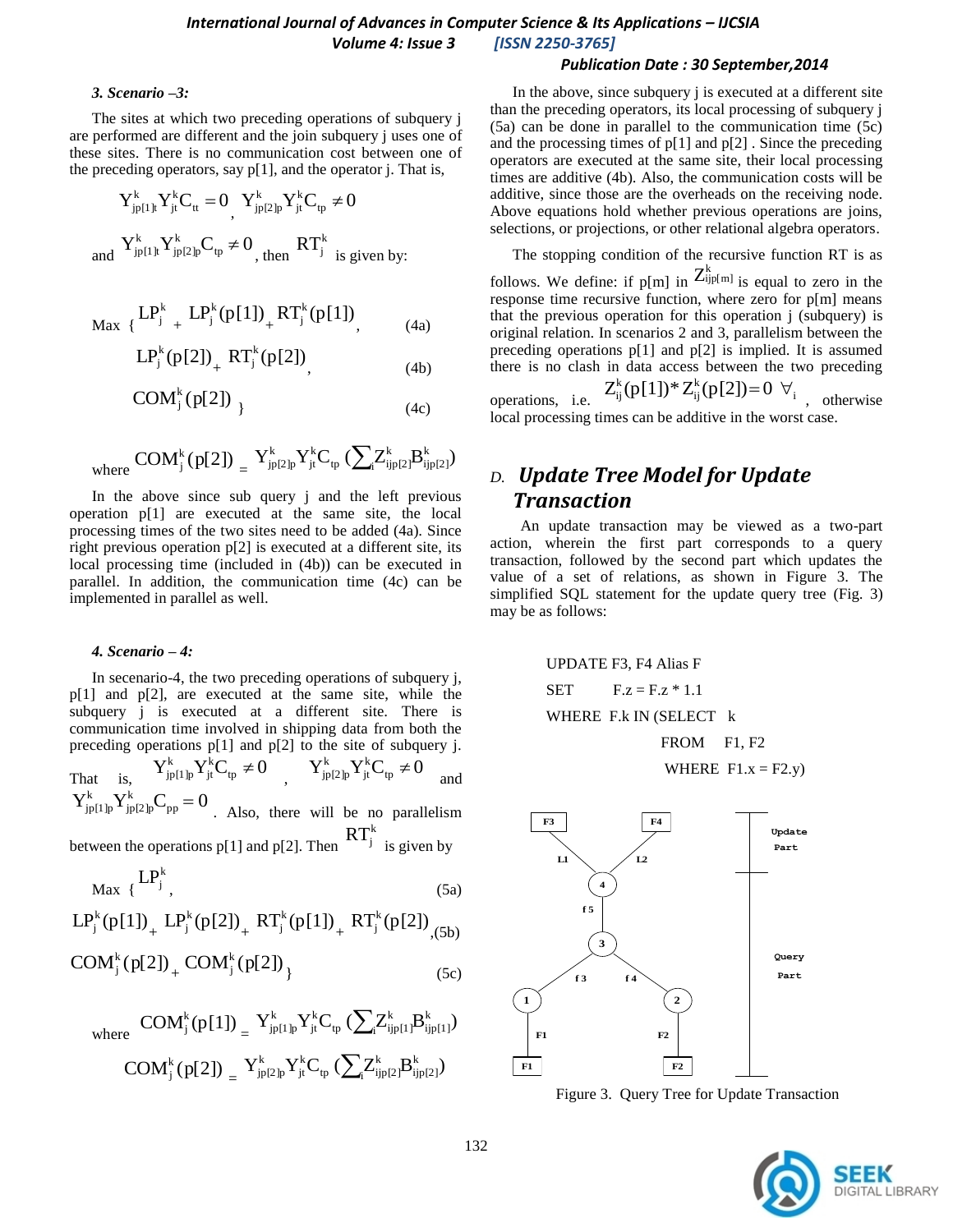In the second part of an update transaction, the update values (L1 and L2, which are the same as the intermediate relation f5 resulting from the final operation 3 in Figure 3) resulting from the first part must be sent from the update initiation site (site for operation 4 in Figure 3) to all sites that have a copy of the relation being updated, and then the relation must be updated at each site (for example, two copies of F3 and three copies of F4 in Figure 3), which incurs CPU and I/O costs at each site. In Figure 3, two relations 1 and 2 are referenced by the query part of update transaction, and then both relations are updated according to the update value resulting from the query part.

# *E. Cost Models for Update Trasaction*

As mentioned in the previous section, the total cost for executing all query (either OLTP or decision-support) and update transactions against a particular data allocation scheme will determine the goodness of its data allocation scheme, and it is represented as follows:

$$
\sum\nolimits_k \sum\nolimits_t \nolimits F(k,t) Q(k,t) + \sum\nolimits_u \nolimits_{u} \sum\nolimits_t \nolimits F(u,t) U(u,t) =
$$

Where  $F(k,t)$  and  $F(u,t)$  are the frequencies of query k originating at site t and update u originating at site t per unit time, and  $Q(k,t)$  and  $U(u,t)$  are the cost of query k and update u transactions originating at site t. Our objective is to minimize this total cost.

We now define the update transaction cost model. Before describing the cost model, we first introduce one more variable  $U_i$ , specifying relations updated by the update transaction. U<sub>i</sub> is 1 if relation i is updated by the update transaction; otherwise, it is 0. The update transaction cost is defined as follows:

$$
U(u,t) = Q(u,t) + \sum_{t} \sum_{p} C_{tp} \sum_{i} U_{i} X_{it} L_{i} + \sum_{i} C_{tp} \sum_{i} U_{i} X_{it} L_{i} \tag{1}
$$

$$
\begin{aligned} &\sum\nolimits_{t}\left( {IO_{t} \sum\nolimits_{i}U_{i}X_{it}B_{i}^{u}+CPU_{t} \sum\nolimits_{i}U_{i}X_{it}B_{i}^{u}} \right)_{+}\end{aligned} \hspace{.2cm} (2)
$$

where

 $B_i^u$  is the number of blocks of relation i updated by update u,

 $L_i$  is the update value in number of blocks for the relation i, which is the same as the final result from the query part  $Q(u,t)$ ,

### *Publication Date : 30 September,2014*

 $IO_t$  is the I/O cost coefficient (speed) of site t in msec per page (4k bytes),

 $CPU_t$ <sub>is the CPU</sub> cost coefficient (processing speed) of site t in msec per page (4k bytes),

 $C_{tp}$  is the communication cost coefficient (channel speed) between site t and site p in msec per page (4k bytes),

 $X_{it}$  represents data allocation; relation i is stored at site t.

Note that calculation of query execution time for the query part  $Q(u,t)$  of the update transaction is exactly the same as that of the total time model (see below for details). The reason for using the total time model for  $Q(u,t)$  is that the update transactions typically occur in the DEBIT/CREDIT type of transactions in the banking industry, which in general require high throughput. Therefore, the calculation of  $Q(u,t)$  is the same as  $Q(k,t)$  of total time introduced in Chapter V. In the formula, (1) represents the communication cost for sending the update values (Li) from the update initiation site to all sites that have the copy of the relation being updated; (2) represents I/O cost for reading the required relation into main memory and CPU cost for processing the update; and (3) represents the update cost for writing the updated values back to disk.

Calculation of Q(u,t)

$$
Q(u,t) = \sum_{j} (LP_j^k + COM_j^k)
$$
\n
$$
LP_j^k = \sum_{t} Y_{jt}^k (IO_t \sum_{i} Z_{ij}^k B_{ij}^k + CPU_t \sum_{i} Z_{ij}^k B_{ij}^k)
$$
\n
$$
LP_j^k = \sum_{t} Y_{jt}^k IO_t \sum_{m} \sum_{i} \rho_m Z_{ijp[m]}^k B_{ijp[m]}^k + (3a)
$$
\n
$$
\sum_{t} \mathbf{V}_{t}^k (IO_t \prod_{i} Z_{t}^k B_{it}^k + CPU_t \prod_{i} Z_{t}^k B_{it}^k)
$$

$$
\sum_{i} Y_{ji}^{k} (IO_{t} \prod_{i} Z_{ij}^{k} B_{ij}^{k} + CPU_{t} \prod_{i} Z_{ij}^{k} B_{ij}^{k})
$$
 (3b)

$$
COM_j^k \underset{=}{=} \sum\nolimits_n \sum\nolimits_t \sum\nolimits_p Y_{j p[m]t}^k \ Y_{j p}^k \ C_{tp} \ \ (\sum\nolimits_i Z_{ijp[m]}^k B_{ijp[m]}^k) \eqno{(4)}
$$

where

 $LP_j^k$  represents the local processing time of the subquery j of a query k.

 $COM_j^k$  represents the communication time of transmitting the input relation(s) to the site at which the subquery j of a query k is being executed.

 $\mathbf{B}^\text{k}_\text{ij}$  is the number of blocks of relation i accessed by subquery j of query k.

 $\mathbf{B}^\mathrm{k}_\mathrm{ijp[m]}$ is the size of an input (intermediate) relation where p[m] represents two previous operations of the join operation j: m is 1 for the left previous operation, and 2 for the right previous operation.

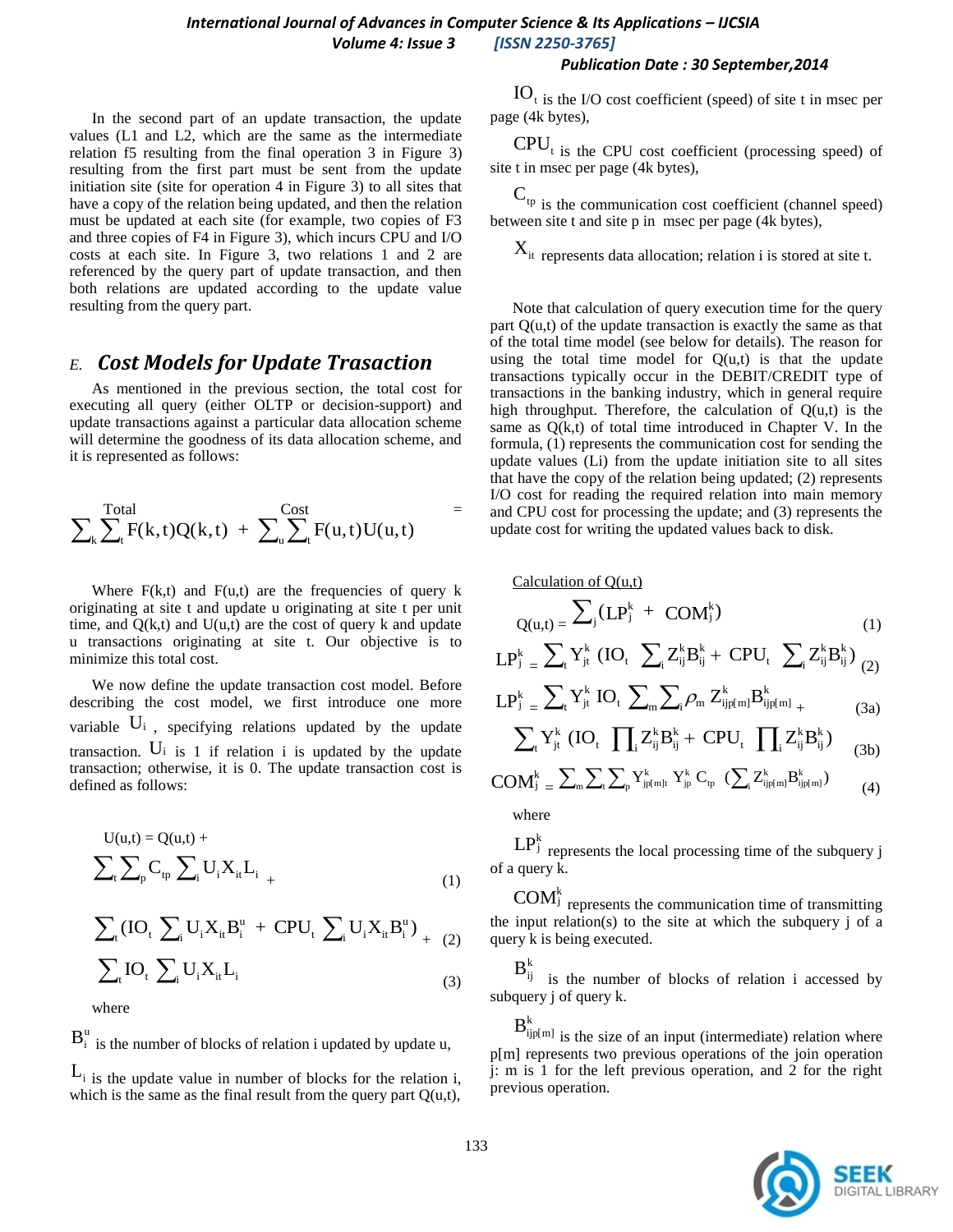*Publication Date : 30 September,2014*

 $P_{\text{m}}$  represents selectivity of the two previous operation (m  $= 1$  or 2), and selectivity refers to the ratio of relation size reduction after an operation.

 $Y_{j_t}^k$  represents operation allocation and is 1 if subquery j of query k is done at site t; otherwise, it is 0.

 $Y_{jp[m]t}^{k}$  is 1 if the left (m = 1) or right (m = 2) previous operation for join operation j of query k is done at site t; otherwise, it is 0.

 $Z_{ij}^k$  is 1 if input (or intermediate) relation(s) i is referenced by subquery  $\mathbf i$  of query  $\mathbf k$ .

 $Z_{\text{ijp[m]}}^k$  is 1 if input (intermediate) relation i is referenced by the left ( $m = 1$ ) or right ( $m = 2$ ) previous operation for join operation j of query k; otherwise, it is 0.

(1) represents the total query execution time for the query part Q(u,t) of the update transaction and is the sum of all local processing times and communication times. (2) represents the local processing time for the subquery j of the query k when the subqueries are unary operations such as the selection or projection operation. (3a) represents the I/O time in storing the intermediate results of previous operations to the site of the current join operation before the execution of the join. (3b) represents the I/O and CPU processing times for the current join operation. (4) represents the communication time for join operations when either of the (intermediate) relation(s) to be joined is not produced at the site at which the join operation is performed. (4) is also used for the communication time for sending the final result if the final operation is not performed at the query originating site. Since there is only one previous operation for the final operation, we assume that  $Z^{\rm k}_{\rm ipf[2]}$ for all

i is 0 (also  $B^{k}_{ijp[2]}$  $= 0$ ).

# *F. Workload Model*

We define the unbalanced factor (UBF) as the sum of the absolute deviation of site workloads from the average network workload. The objective function for workload balancing is then defined to minimize UBF. Minimization of UBF gives a workload distribution that has approximately balanced the network workload. Note that if the network workload among sites is balanced totally (all site have the same workload), the absolute deviation becomes zero. The objective function is defined as follows.

$$
\text{Minimize } \text{UBF} = \sum_{t} |LI_{t} - LI_{av}| + \sum_{t} |LC_{t} - LC_{av}|
$$

subject to

$$
LI_{av} = \frac{1}{N} \sum_{t} LI_{t}
$$

$$
LC_{av} = \frac{1}{N} \sum_{t} LC_{t}
$$

where  $LI_{t}$  and  $LC_{t}$  represent the I/O and CPU workloads (I/O and CPU times), respectively, at the site t;  $LI_{av}$  and  $LC_{\text{av}}$  represent the average I/O and CPU workloads (I/O and CPU times), respectively, in the entire database; N represents the number of sites. We now define  $LI_{t}$  and  $LC_{t}$  as follows:

(1) For a selection or projection,

$$
LI_{t} = \sum_{k} F(k, t) \sum_{j} Y_{jt}^{k} IO_{t} \sum_{i} Z_{ij}^{k} B_{ij}^{k}
$$
  
\n
$$
LC_{t} = \sum_{k} F(k, t) \sum_{j} Y_{jt}^{k} CPU_{t} \sum_{i} Z_{ij}^{k} B_{ij}^{k}
$$
  
\n(2) For a join,  
\n
$$
LI_{t} = \sum_{k} F(k, t) \sum_{j} Y_{jt}^{k} IO_{t} \sum_{m} \sum_{i} \rho_{m} Z_{ijp[m]}^{k} B_{ijp[m]}^{k} + \sum_{k} F(k, t) \sum_{j} Y_{jt}^{k} IO_{t} \prod_{i} Z_{ij}^{k} B_{ij}^{k}
$$
  
\n
$$
LC_{t} = \sum_{k} F(k, t) \sum_{j} Y_{jt}^{k} CPU_{t} \prod_{i} Z_{ij}^{k} B_{ij}^{k}
$$

where

 $F(k, t)$  represents the frequency of query k originating at site t,

 $Y_{j_t}^k$  represents operation allocation, and is 1 if subquery j of query  $\vec{k}$  is done at site t, otherwise it is 0,

 $Z_{ij}^k$  is 1 if input (or intermediate) relation(s) i is referenced by subquery j of query k,

 $Z_{ijp[m]}^k$  is 1 if input (intermediate) relation i is referenced by the left ( $m = 1$ ) or right ( $m = 2$ ) previous operation for join operation j of query k, otherwise it is 0,

 $IO_t$  is the I/O cost coefficient (speed) of site t in msec per page (4k bytes),

 $CPU_t$  is the CPU cost coefficient (processing speed) of site t in msec per page (4k bytes),

 $\mathbf{B}^\mathrm{k}_\mathrm{ij}$  is the number of blocks of relation i accessed by subquery j of query k,

 $\mathbf{B}^\mathrm{k}_\mathrm{ijp[m]}$ is the size of an input (intermediate) relation where p[m] represents two previous operations of the join operation j: m is 1 for the left previous operation, and 2 for the right previous operation, and

 $P_{\text{m}}$  represents the selectivity of the two previous operation

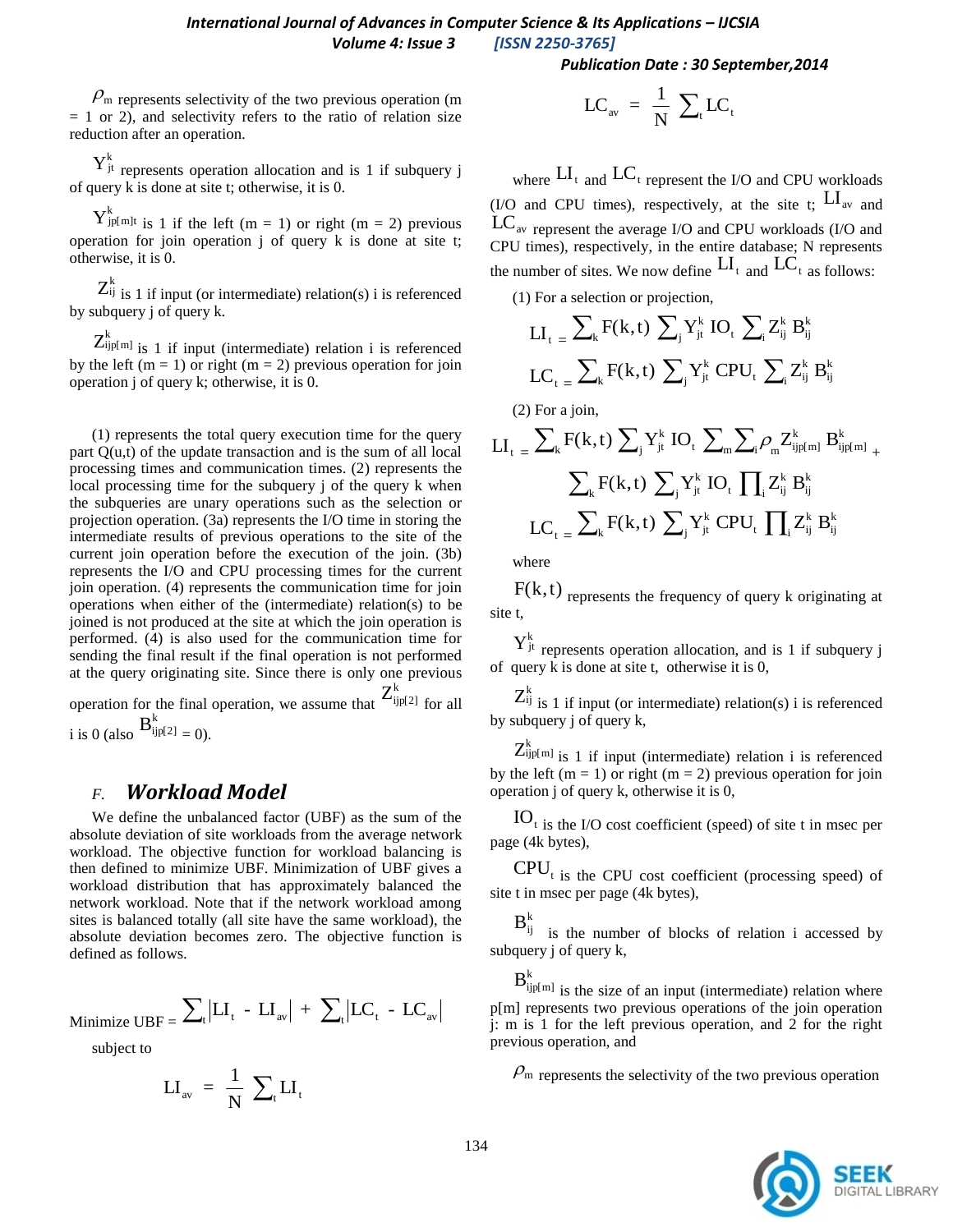$(m = 1 \text{ or } 2)$ , and the selectivity refers to the ratio of relation size reduction.

(3) For the update part of an update transaction,

$$
LI_{t} = \frac{\sum_{u} F(u, t) \ IO_{t} \sum_{i} U_{i} X_{it} B_{i}}{\sum_{u} F(u, t) \ IO_{t} \sum_{i} U_{i} X_{it} L_{i}}
$$

$$
LC_{t} = \sum_{u} F(u, t) \ CPU_{t} \sum_{i} U_{i} X_{it} B_{i}
$$

where

 $F(u, t)$  represents the frequency of update originating at site t,

 $X_{it}$  represents data allocation; relation i is stored at site t,

 $B_i^u$  is the number of blocks of relation i updated by update u, and

 $L_i$  is the update value in number of blocks for the relation i, which is the same as the final result from the query part of an update transaction.

Note that the query part of an update transaction is the same as (1) and (2) above.

# **III. Framework for Total Cost Minimization and Workload Balancing**

As described in the previous section, workload balancing can be used as the sole objective for the operation allocation as opposed to total cost minimization, and in our case, the total cost is the combination of total time and response time. Our purpose, however, is to use workload balancing as the secondary objective for the data allocation while keeping total cost minimization as the primary objective. In order to accomplish this objective, we employ four algorithms: one for the operation allocation whose objective is minimizing the total cost, one for workload balancing whose work workload depends on the optimized operation allocation resulted from the operation allocation algorithm, and two for the data allocation. The framework is proposed that these four algorithms interact with each other as shown in Fig. 4.

In order to obtain better data allocation in terms of total cost as well as workload balancing, each step in the framework is adopted to use the genetic algorithm. four genetic algorithms interact with each other according to the following steps:

(1) GA I produces the initial data allocation population by using binary strings. Note that the fitness of GA I is the total cost.

(2) GA II also produces the initial data allocation population, but by using a different random number seed (for example, 0.5) from the one (for example, 0.1) used for GA I. Note that the fitness of GA II is UBF.

(3) For each chromosome (data allocation scheme) from GA I, find the best operation allocation for each query (or query part of an update) by using GA III. In this step we obtain the fitness for each data allocation scheme in terms of the total cost.

(4) For each chromosome (data allocation scheme) from GA II, find the best operation allocation for each query (or query part of an update) by using GA IV. In GA IV, the best operation allocation for each query is obtained in terms of the total cost like GA III. But, once the best operation allocation for each query has been obtained, UBF is calculated for each data allocation scheme (chromosome of GA II) based on the best operation allocation obtained. So in this step we obtain the fitness for each data allocation scheme in terms of UBF based on the best operation allocation.

(5) Once all fitnesses (total costs) for GA I and (UBFs) GA II have been determined, the migration of selected chromosomes between GA I and GA II takes place. The number of chromosomes to be migrated is selected according to the random number which is always less than one-half of the total number of population, and these chromosomes are then selected based on their fitness (from the best one) in the current population of GA I and GA II respectively. Then the best chromosomes selected from GA I are migrated into the population of GA II, and at the same time the same number of the worst fitness chromosomes in GA II are removed from the population in GA II. The same migration procedure occurs from GA II to GA I. The forced migration occurs at each generation during one-half of the total number of generations, and at the generation when the best fitness is not changed for three consecutive generations during subsequent generations.



Figure 4: Framework for Total Cost Minimization and Workload Balancing with Four Genetic Algorithms

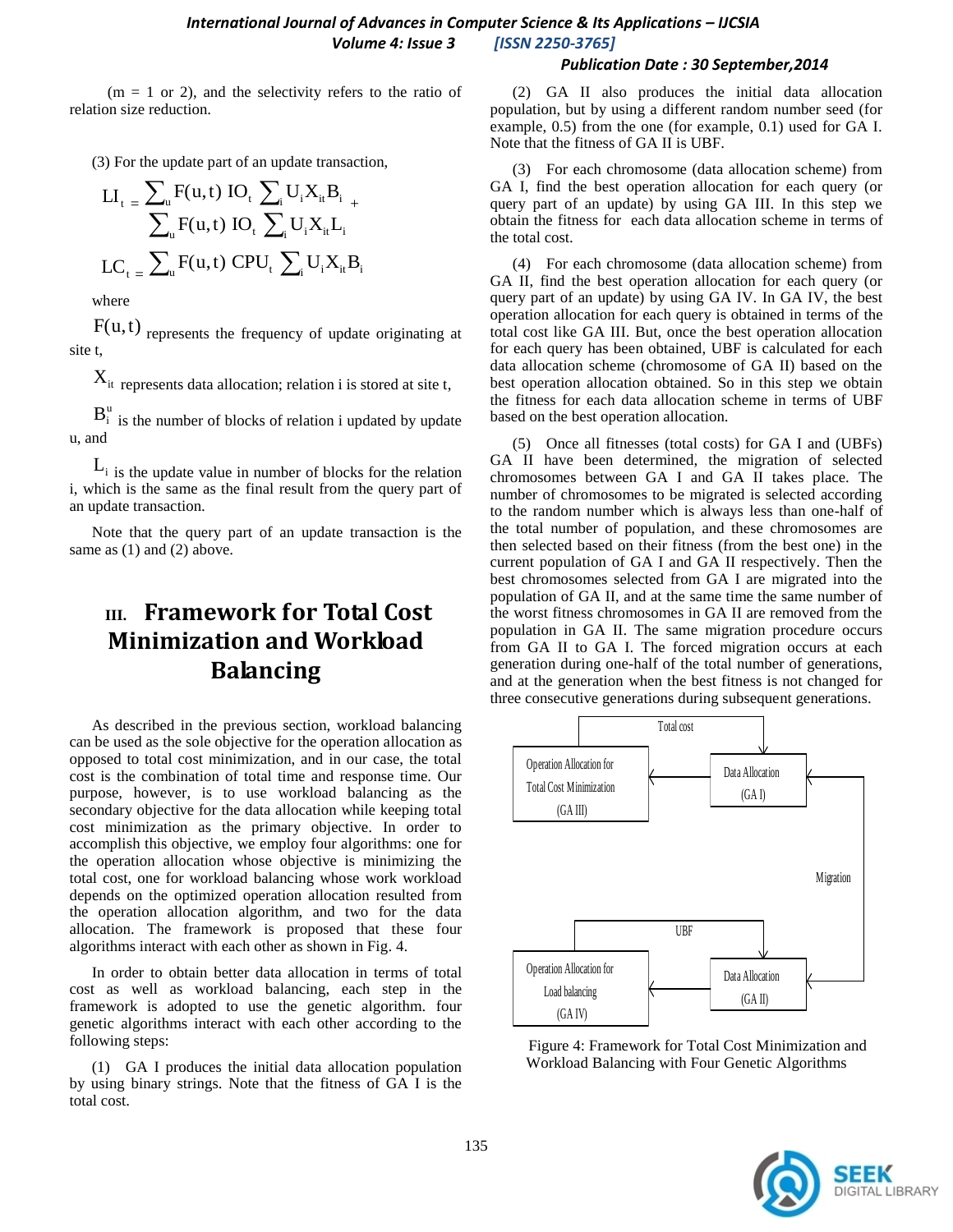#### *Publication Date : 30 September,2014*

The reason to make the forced migration occur at the higher frequency during early generation and slow subsequent generation is that during early generation, there are not many differences between GA I and GA II in terms of total cost and UBF; but during later generation, since chromosomes in GA I and GA II are already optimized in terms of total cost and UBF, respectively, the migrated chromosomes do not make any significant contribution. The migration employed in this research, therefore, allows GA I to create as many diverse chromosomes as possible during early generations. This migration can be compared to the concepts of migration demonstrated by Potts et al. (1994).

(6) Steps 3, 4, and 5 are repeated until the GAs I and II have reached the maximum number of generations.

# **IV. Experiments and Results**

In this section, we investigate how not only the data allocation pattern but also the unbalanced factor is changed when a different objective function is used. We also investigate the effect of migration between two genetic algorithms. We will discuss this effect in terms of the total cost as well as the unbalanced factor.

Finally, we compare two data allocation genetic algorithms, one using only interaction between total cost minimization operation allocation and data allocation (referred to as GA I/III) and one using only interaction between workload balancing operation allocation and data allocation (referred to as GA II/IV), using thee different objective functions: total time, response time, and the combination of both.

For all experiments, we assume that the communication speed between any two pairs of sites is identical, which is set at 2.0. The processing speeds of all sites are also assumed to be identical, and are set I/O and CPU at 0.1 and 1.2, respectively. The configuration of the distributed database is assumed to consist of five sites and seven relations.

# *A. Effect of Objective Function*

The research questions investigated are as follows, and they are reiterated in terms of the unbalanced factor:

(1) for the total time minimization problem, the execution time can be minimized when queries are executed by using the smallest set of sites, which in turn means data themselves should be allocated to as few sites as possible.

(2) response time minimization can be obtained by having a large number of parallel local processing and transmissions at different sites as much as possible, which in turn means data should be allocated to as many sites as possible.

(3) When the two objectives above are combined, data allocation should find a compromise suitable for total time minimization and response time minimization.

The above statements imply that the unbalanced factor for the data allocation scheme resulting from total time minimization should be larger than that of the data allocation scheme from response time minimization. And the unbalanced factor for the data allocation scheme resulting from minimization of a combination of total time and response time should be between those from total time minimization and response time minimization.

In order to investigate the effect of objective functions in terms of the unbalanced factor, the query and update originating site and their frequency are set as shown in Table 1. And Table 2 shows solution patterns for all three minimization problems converge around the 20th generation. The results at the 20th generation are shown as follows: As expected, in the case of total time minimization, four relations are allocated to site 3 while two relations are allocated to sites 1 and 2, which in turn means that UBF is high. In case of response time minimization, one or two

Table 1: Site and Frequency for Transactions

| Transaction | a | a      | a      | a |              |             | ul | u2 | u <sub>3</sub> | u4 |
|-------------|---|--------|--------|---|--------------|-------------|----|----|----------------|----|
|             |   | ↩      | ⌒<br>ر |   | $1^{\wedge}$ | $1^{\circ}$ |    |    |                |    |
| Site        |   | ⌒<br>◡ | ⌒      |   |              |             |    |    |                |    |
| Frequency   | ت | J      | J      | ت |              |             | ΙU | 1Ψ | ΙU             |    |
|             |   |        |        | 0 |              |             |    |    |                |    |

| $T + U$ | $R + U$ | $C + U$ |
|---------|---------|---------|
| 10000   | 01000   | 10000   |
| 00001   | 00010   | 00001   |
| 00110   | 10000   | 00100   |
| 01000   | 10000   | 10000   |
| 11100   | 00100   | 00100   |
| 00100   | 00001   | 01001   |
| 00100   | 00100   | 00001   |

Table 2: Solution Patterns

Notation: T (total time minimization)

R (response time minimization)

C (combination of both)

+ U (with update transactions)

Note: Column: Sites; Row: Relations

Total Time Minimization:

 $Time = 223727$ ,  $UBF = 170779.6$ Response Time Minimization:  $Time = 207027$ ,  $UBF = 83285.8$ 

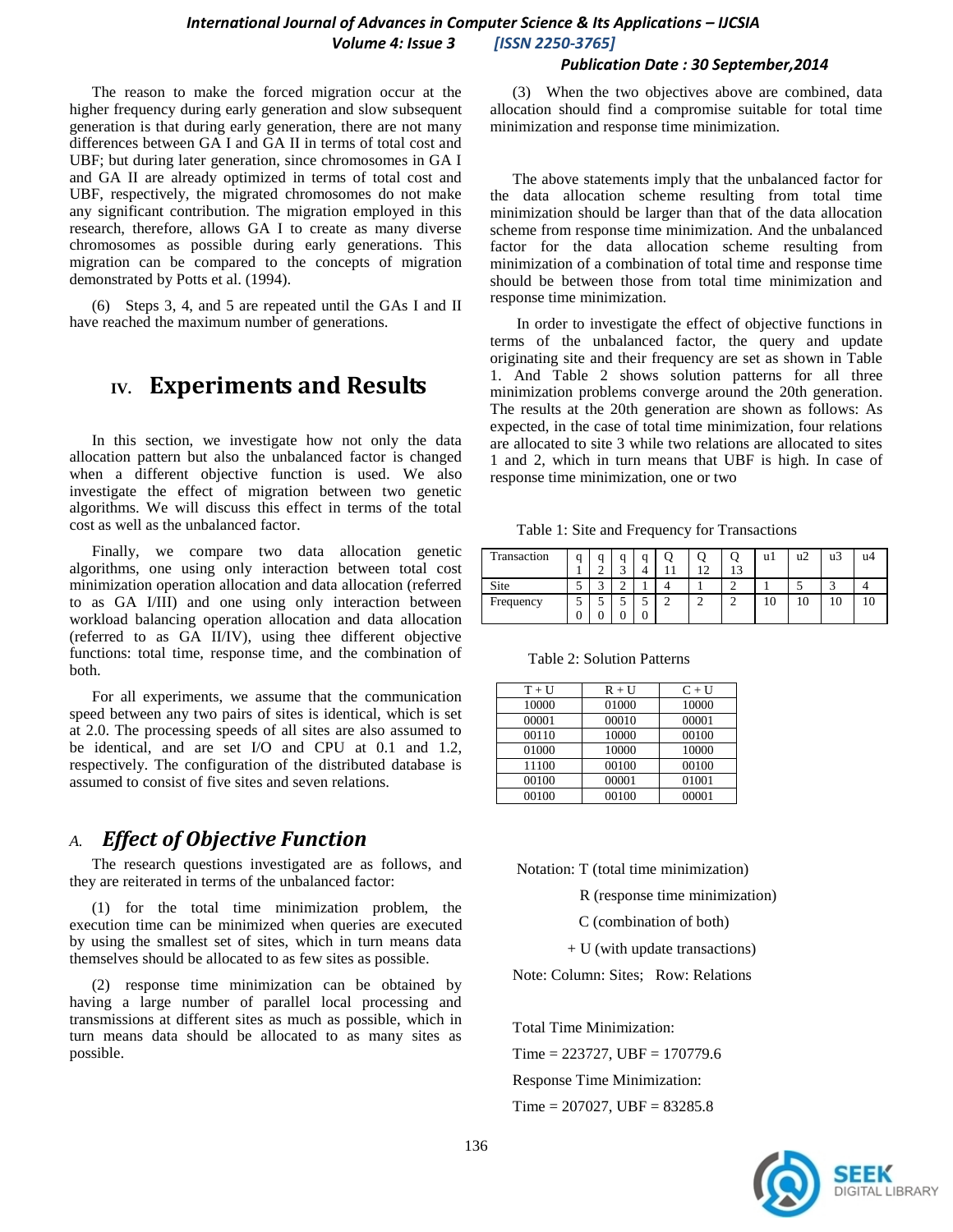Combination: Time = 216242.5, UBF = 133183.6

relations are dispersed among five sites, so UBF (83285.8) is much less than that of total time minimization (170779.6). In case of the combination of total time and response time minimization, the UBF is in between those of total time and response time minimization. This results show that the genetic algorithm finds solutions in a reasonable way according to its objective function.

# *B. Effect of Migration*

The effect of the forced migration is investigated in this section. We first run the data allocation genetic algorithm without workload balancing, naming it OADA (Operation Allocation with Data Allocation). Then the genetic algorithms explained in this paper are run using the same query and update transactions, named LBDA (WorkLoad Balancing with Data Allocation including cost minimization operation allocation), for convenience.

As in the previous experiment, the genetic algorithms converge around the 20th generation. So all results are obtained at the 20th generation, and the number of chromosomes (the population size) is 20. First, in the case of total time minimization, Fig. 5 plotted against 20 chromosomes shows that the UBFs of LBDA are much less than those of OADA, while the best total time of OADA is 223727 (UBF = 170779) and that of LBDA is 223137 (UBF = 52583). This result shows that LBDA not only gives better total time but also much better UBF. Since OADA attempts only to minimize the total time, as a result the total time is minimized but UBF actually may be increased, as explained in the previous section. LBDA, however, not only attempts to minimize the total time but also UBF, and since the migration leads to more diverse chromosomes, LBDA results in better total time and UBF. This result shows the superiority of LBDA over OADA.

Second, in the case of response time minimization, there is not much difference between OADA and LBDA in terms of response time and UBF. As we described in the previous section, the response time minimization naturally disperses data among sites, and as a result, UBF is also minimized. These results are illustrated in Fig. 6.

*Publication Date : 30 September,2014*



Figure 5: UBF by Total Time Minimization



Figure 6: UBF by Response Time Minimization



Figure 7: UBF by Minimization of Combination of Both

Third, in the case of minimization of the combination of total time and response time, the difference of UBF between OADA and LBDA is not as much as those resulted from total time minimization. But the total cost of LBDA is 238835, which is better than that of OADA, which is 239757. Fig. 7 shows the slightly improved UBF of LBDA over OADA when we visually inspect the patterns between two results, although

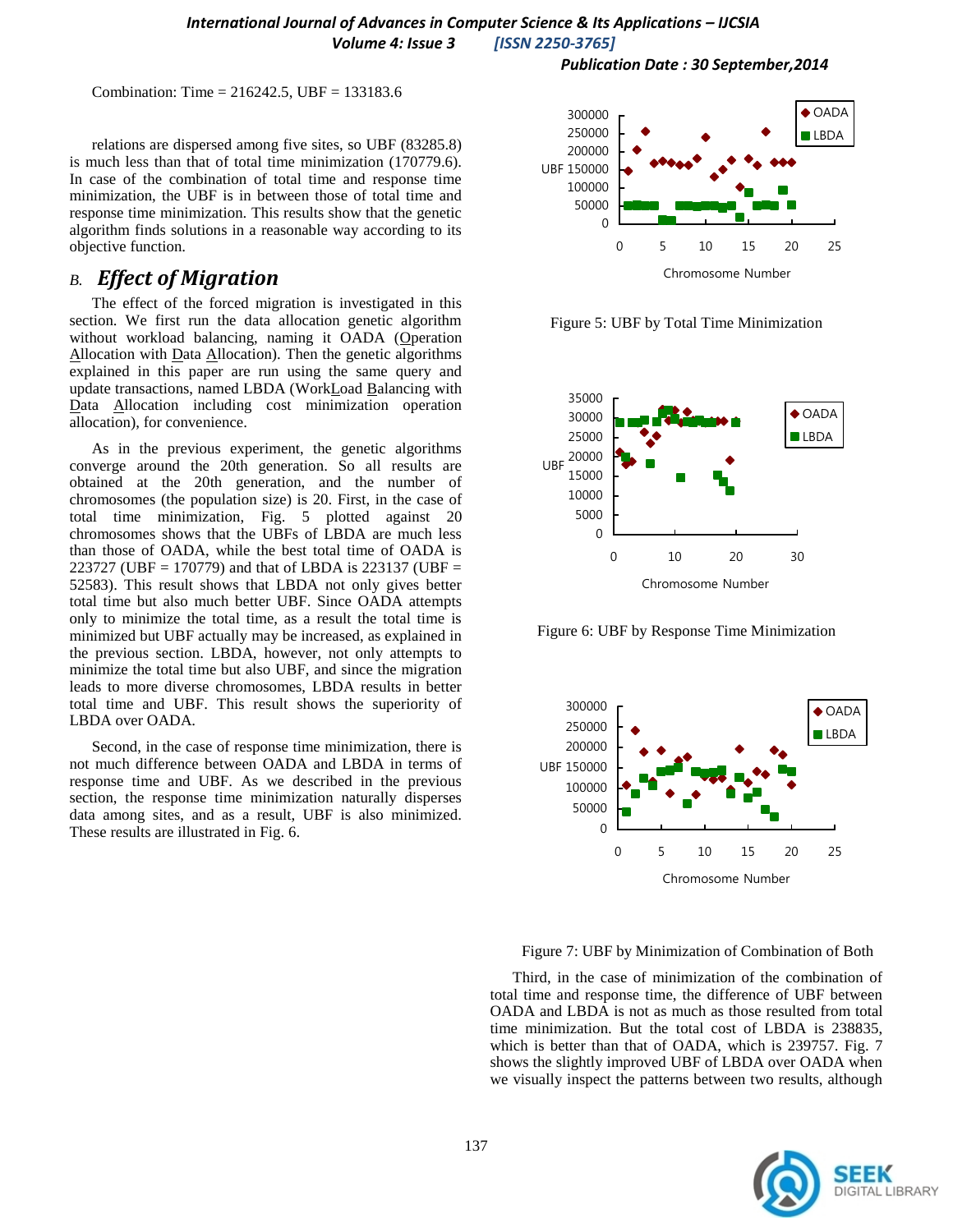we do not prove that statistically. In summary, the above results show LBDA is superior to OADA.

# *C. Comparison between Three Genetic Algorithms*

In this section we compare three genetic algorithms, OADA, LBDA, and one more genetic algorithm employing GA II and IV in Figure 4; that is, its objective is to minimize UBF, and we name it as UBFDA. The comparison is made in terms of total time, response time, and the combination of both. Three genetic algorithms start with the same initial populations. Since the objective of OADA is to minimize total cost, a combination of total time and response time, whereas that of UBFDA is to minimize the unbalanced factor, even though three genetic algorithms start with the same initial populations, the final results will be different in terms of total time, response time, and the combination of both respectively. One more issue we are investigating in this experiment is the implication of workload balancing; that is, workload balancing can lead to significant reduction in the average query response time since the waiting time for CPU and I/O services at sites of queries is reduced when queries are executed at the dynamic (run-time) environment. But since we employ only a static (compile-time) workload balancing in this research, it is hard to see the effect of actual response time (run-time) reduction of queries due to workload balancing unless we actually run simulation models (Carey and Lu 1986) or use mathematical queuing models based on data allocations and operation allocations (or workload balanced operation allocation) resulting from two genetic algorithms. Applying simulation or queuing models is, however, out of scope of this research. We, therefore, merely compare two genetic algorithms in terms of how total time, response time, and the combination of both are changed.

Table 3 shows the results based on two genetic algorithms, OADA and UBFDA. In case of total time minimization, the total time of UBFDA (19,195) is increased as compared to that of OADA (15,595) even though UBF of UBFDA is significantly reduced. The main reason is that since UBFDA tends to spreads the workloads among sites, the total time is increased due to increased communications (note that the total time is minimized when subqueries are executed at the same site as much as possible).

In case of response time minimization, the response times are almost the same according to two genetic algorithms, whereas UBF of UBFDA is reduced as compared to OADA  $(7,694 \rightarrow 3,353)$ . The reason is that response time minimization naturally spreads the workloads among sites in order to maximize the parallel executions of subqueries so that there is not much difference of response time itself between two genetic algorithms. In case of the combination of both, there is not much difference between OADA and UBFDA, but the interaction between the total time and response time minimizations leads to a little bit more reduction of total cost as compared to the reduction of response time.

The execution results of total time, response time, and combination of both up to the 20th generations are shown in Fig. 8, 9, and 10, respectively. All three genetic algorithms are

Table 3: Comparison between Two Genetic Algorithms

| <b>Objective</b>     | Genetic<br><b>Algorithm</b> | <b>Time</b> | <b>UBF</b> |
|----------------------|-----------------------------|-------------|------------|
| <b>Total Time</b>    | <b>OADA</b>                 | 15,595      | 11,967     |
| <b>UBF</b>           | <b>UBFDA</b>                | 19,159      | 2,200      |
| <b>Response Time</b> | <b>OADA</b>                 | 16,848      | 7,694      |
| <b>UBF</b>           | <b>UBFDA</b>                | 16,914      | 3,953      |
| <b>Combination</b>   | <b>OADA</b>                 | 35,437      | 38,098     |
| UBF                  | <b>UBFDA</b>                | 36,179      | 3,121      |







Figure 9: Comparison of Three Genetic Algorithms (Response Time Minimization)